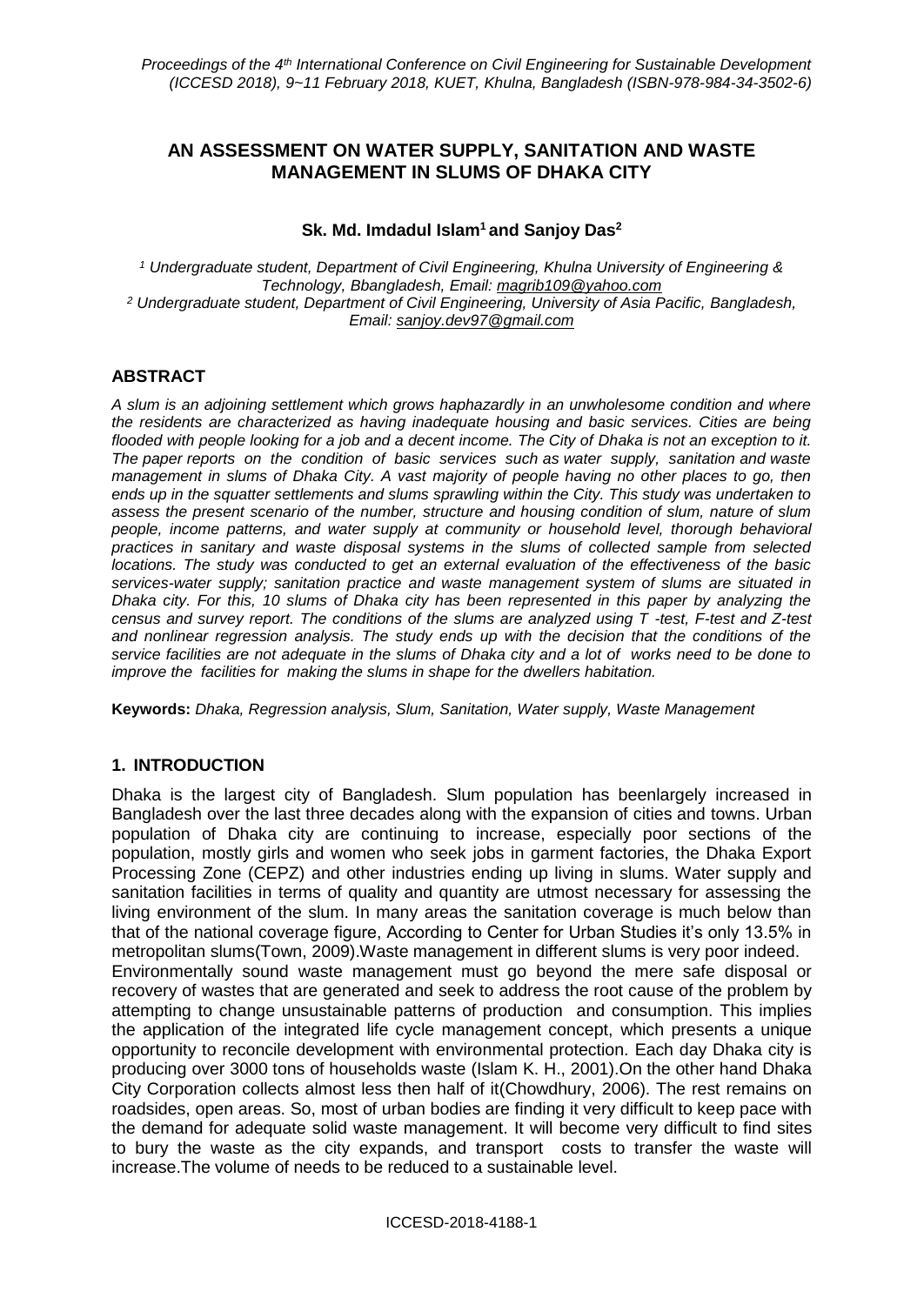This need have also provided a window of opportunity for cities to find solutions.

- ❖ Involving the community and private sector.
- ❖ Involving innovate technologies and disposal methods.
- ❖ Involving behavior changes and awareness rising.

Some private and community based organizations prove it that "trash can be cash". So, all it need to rethinking, organizing and planning about handling waste. It is obvious that the current approach for waste disposal that is focused on municipalities and uses high technology, to move more towards waste processing and waste recycling, and minimization. All these things involves public–private partnerships, community level awareness and participation, and using low energy / low technology resources.

Solid waste is any garbage, refuse, sludge, or other discarded material, including solid, liquid, semi-solid or contained gaseous material resulting from industrial, commercial mining, or agriculture operations or from community activities. (Islam, 2001) Each month, the plant produces 3 tons of bio-fertilizer, which sells for about \$0.04 per kilogram (Hai, 2002).

The revenue is enough to make the operation self-sustaining, covering production costs and providing well-paying jobs to employees.Wastes of slums can also be reduced.

The key activities and role for managing solid wastes of Dhaka city are performed by several groups of people.The four main types of actors in this process are:

- ❖ The Municipal Government(DCC).
- ❖ The Formal Private (Commercial) sector, in their role as potential solid waste function contractors like, Waste Concern, Bangladesh.

Almost 15 percent (i.e., more than 467.65 tons) inorganic fraction of the waste is recycled in Dhaka City (Enayetullah, 2002)

The overall objectives is to assess the condition of 10 slums of Dhaka city are

- ❖To assess the selected slums for basic services- water supply, sanitation practice and waste disposal system.
- ❖To compare the assessed condition with the same from literature data.
- ❖To analyze the conditions of the slums statistically using T-test, F-test, Z-test and nonlinearregression analysis
- ❖To find a way of reducing the environmental pollution by comparing the collected data

Essential goal of the study is to investigate the water supply, sanitation facility and waste disposal system of Dhaka City Corporation slums. It is an effort to understand these basic facilities and the overall environmental condition in different slums of Dhaka city in these days. This information can also play an important role to carry out of development program activities and improving the living condition of slums in future.A case study methodology is conducted to examine the general environmental scenario of 10 slums of Dhaka, port city of Bangladesh between 2016 and 2017. The slums under the study were chosen randomly from different study reports.

## **2. METHODOLOGY**

A case study methodology is conducted to examine the general environmental scenario of 10 slums of Dhaka city of Bangladesh between 2016 and 2017. The slums under the study were chosen randomly from different study reports.

#### **2.1. Data Collection System**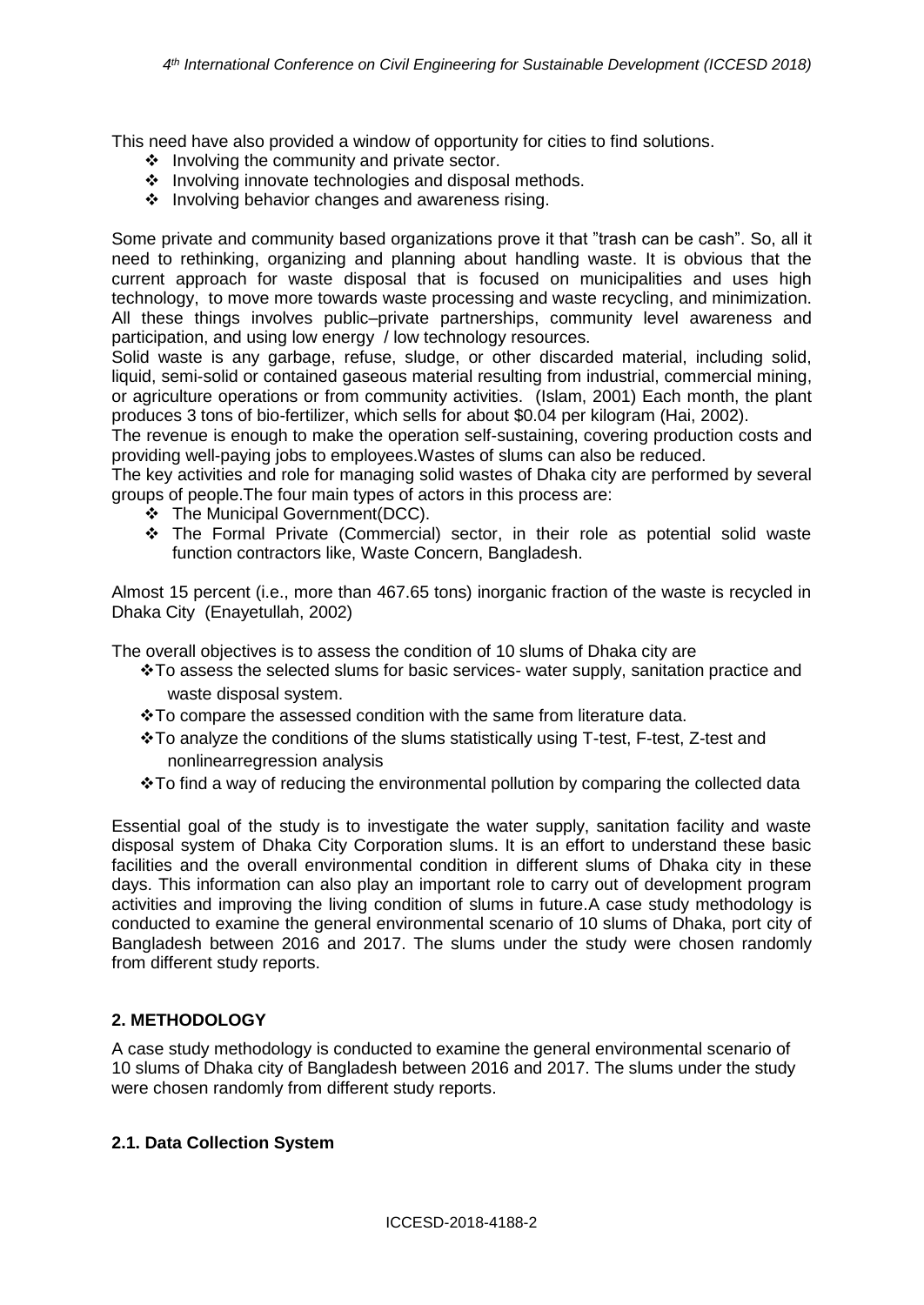The following flow-chart summarizes the research methodology that was followed for this thesis:



Figure 1: Stages followed in research methodology.

# **2.2 Scenario of Slums in Dhaka City**

Total 10 numbers of slums are studied and the detailed scenario of the slums of Dhaka city parameters can be considered as follows:

## **3.1 Name Of The Studied Slums**

- 1) Hazaribagh
- 2) kawnia Colony
- 3) Coloni Bosti
- 4) Tejgaon Bosti
- 5) Rishipara
- 6) Diyabari
- 7) Komlapur Bosti
- 8) Bou Bazar
- 9) Balurmat Colony
- 10) Kalunogor Bosti

## **3.2**. **Condition of Water Supply Facility**

The classification of water sources in the slums of Dhaka city is shown below in figure 2



Figure 2: Classification of water source

# **3.3 Condition of Sanitation Practice**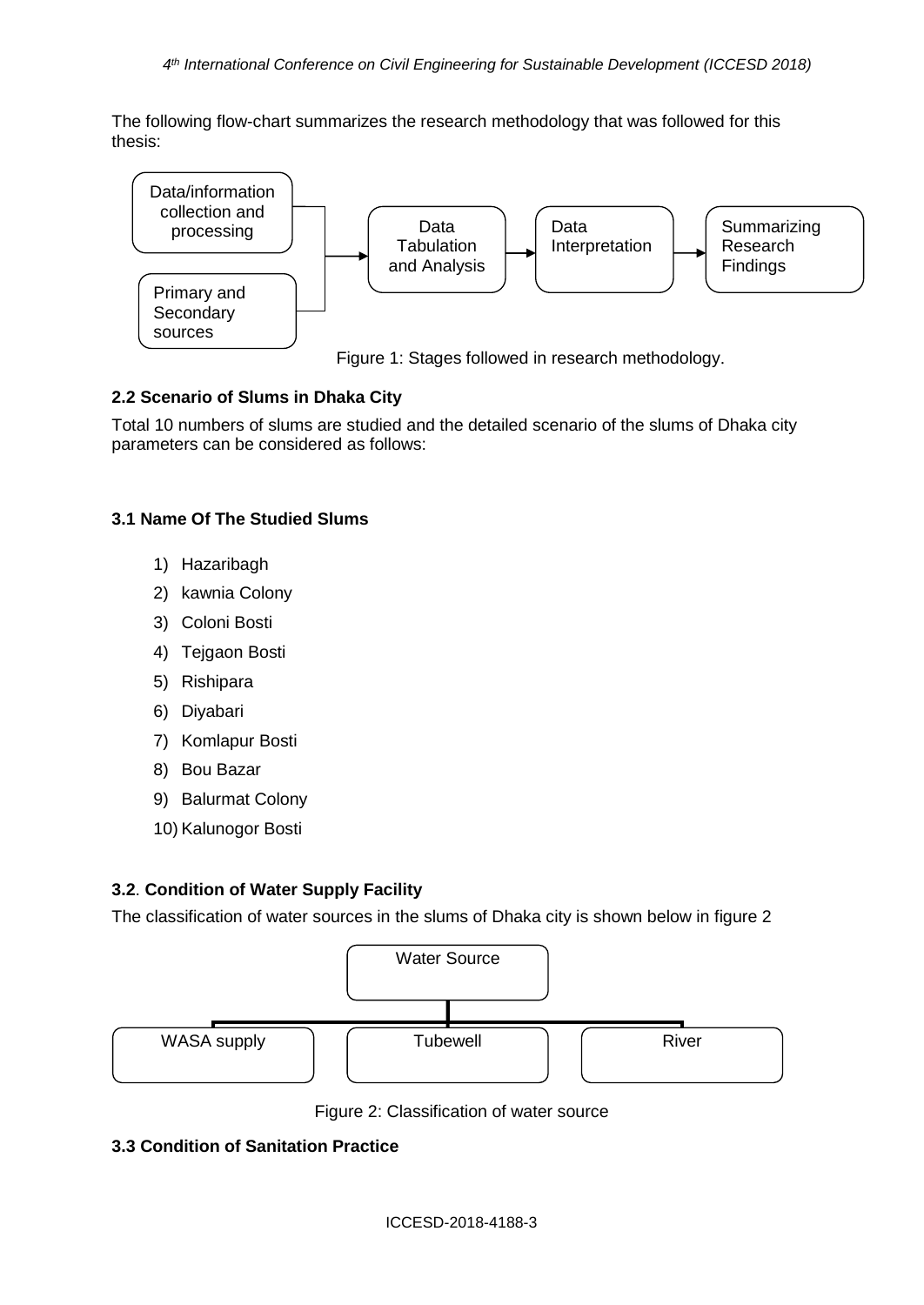For the detailed and corresponding condition of slum sanitation practice, the pattern of sanitation as

Single, Communal, Hanging and Open sanitation practice in slum areas is shown in Figure 3



Figure 3: Pattern of sanitation facility

## **3.4 Condition of Waste Management System**

Collected data of available waste disposal patterns categorized according to as Dustbin, Open space, Ditch and Community is shown in Figure 4



Figure 1 : Waste disposal pattern

## **3.5 Housing Condition**

The quality of housing is one of the most basic indicators characterizing slum settlements. The majority of slum houses (56%) in the six cities were of very poor quality (weak and temporary structures or kutcha units), while another 42.4 percent were semi-pucca type (Star, June 2009). A very small proportion (1.1%) was dilapidated older buildings, while only 0.5 percent was good quality homes.

## **3.6 Food Consumption Pattern & Health Condition**

Consumption pattern of slum dwellers depict that rice, potato, vegetable and edible oil are consumed on daily basis. Food composition sometimes is only rice with potato or peas or fish which are cheap to them. Protein energy intake is widely low in urban slums. Though, a large number of households can manage fish in weekly basis, but the quality of fish is relatively low. Inadequate access to safe water and sanitation leads millions of our people to various health problems. Water and vector born diseases like diarrhoea, dysentery, typhoid, worm infestation and polio, malaria, hepatitis A and E are too common in the slums. Many people are reported sick due to different types of water-borne diseases.67% of affected people have been reported as suffering from diarrhoea(Solid & Management, n.d.). It is said that nutritious food prevents chronic disease as it helps children to recover disease quickly like diarrhoea. But majority of households cannot afford healthy food items like protein food, not even in weekly basis.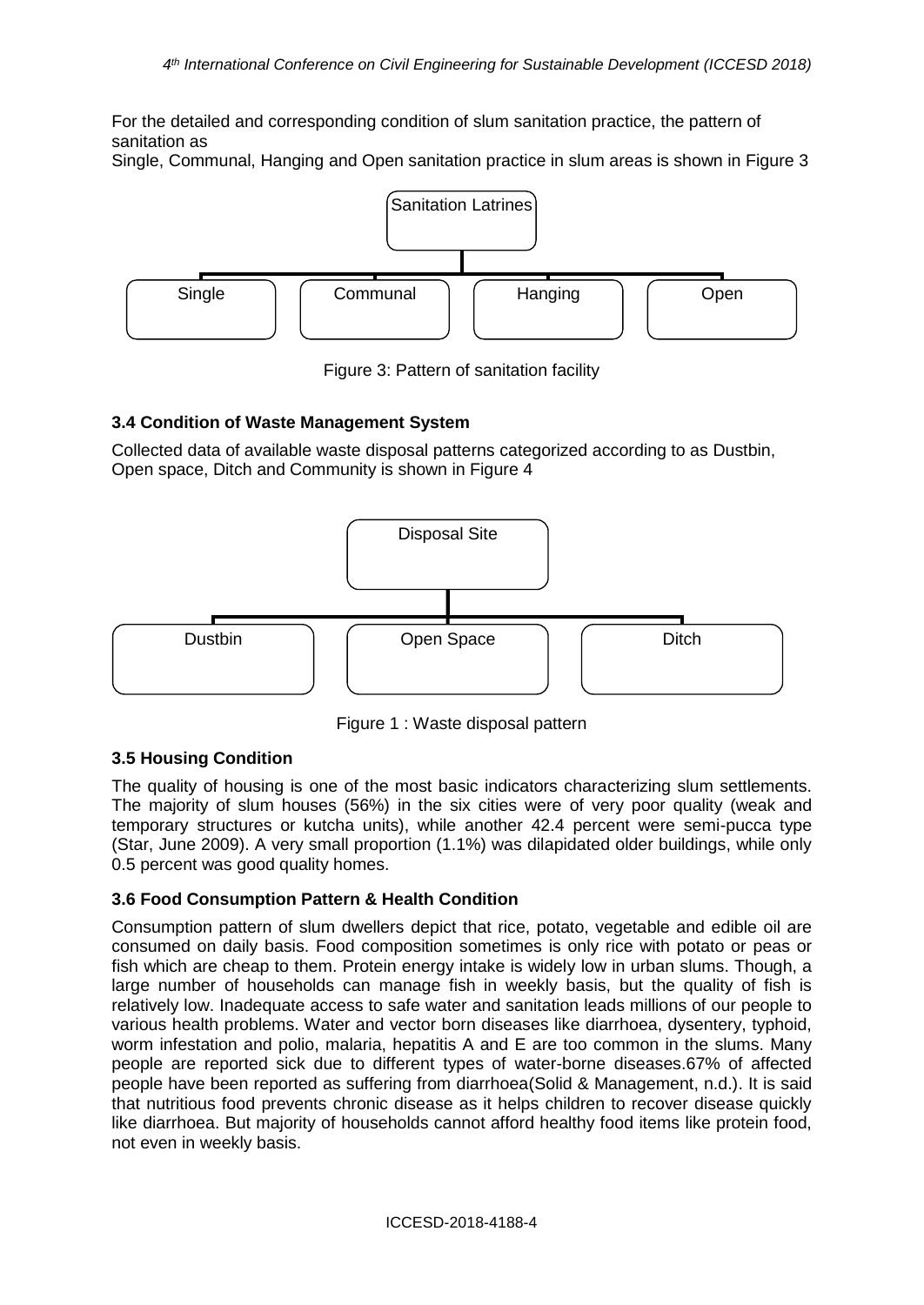#### **4. RESULTS AND DISCUSSIONS**

#### **4.1. T-Test (Interpretation of Correlation Coefficients)**

T-test has been conducted between population with available water source, sanitation and waste management scenario respectively to understand the sufficiency compared to it. Comparing population with available water source: Here for ten slums we represent the water source by X and population by Y and the sum of X, Y,  $X^2$ ,  $Y^2$ , XY is 69, 56200, 735, 443740000 and 378800 respectively.

$$
we know, r = \frac{XY - \frac{\sum X \sum Y}{N}}{\sqrt{(\sum X^2 - \frac{(\sum X)^2}{N}) * (\sum Y^2 - \frac{(\sum Y)^2}{N})}} = 0.049 \dots (1) \quad Now, t = \frac{r\sqrt{(n-2)}}{\sqrt{(1-r^2)}} = 0.138 \dots (2)
$$

From two tailed T-table analysis if the degree of freedom is  $(10-2) = 8$ , t must be at least 2.306 to reach p<.05. But calculated t is 0.138, so there is no statistical relation between Population and Available Water Source. But if the no. of water source increases, significant relationship can be established between these two criteria. In other words, no. of water source is insufficient compared to the population in these slums. Comparing population with available sanitation facility: Here for ten slums we represent the sanitation system by X and population by Y and the sum of X, Y,  $X^2$ ,  $Y^2$ , XY is 633, 56200, 61079, 444000000 and 5023600 respectively.

$$
we know.r = \frac{XY - \frac{\sum X \sum Y}{N}}{\sqrt{(\sum X^2 - \frac{(\sum X)^2}{N}) * (\sum Y^2 - \frac{(\sum Y)^2}{N})}}
$$
 = 0.893 ... (3) Now,  $t = \frac{r\sqrt{(n-2)}}{\sqrt{(1-r^2)}}$  = 5.61 ... (4)

From two tailed T-table analysis if the degree of freedom is  $(10-2) = 08$ , t must be at least 2.306 to reach p<.05. But calculated t is 5.61, so there is statistical relation between Population and Available Sanitation Facility. In other words, available sanitation facility is sufficient compared to the population in these slums. Comparing population with available waste management facility: Here for ten slums we represent the waste management by X and population by Y and the sum of X, Y,  $X^2$ ,  $Y^2$  and XY is 13, 56200, 29, 443740000 and 105000 respectively

$$
we know.r = \frac{XY - \frac{\sum X \sum Y}{N}}{\sqrt{(\sum X^2 - \frac{(\sum X)^2}{N})^2 + (\sum Y^2 - \frac{(\sum Y)^2}{N})^2}} = 0.812 \dots (5) \quad Now, t = \frac{r\sqrt{(n-2)}}{\sqrt{(1-r^2)}} = 3.93 \dots (6)
$$

From two tailed T-table analysis if the degree of freedom is  $(10-2) = 8$ , t must be at least 2.306 to reach p<.05. But calculated t is 3.93, so there is a statistical relation between Population and Available Waste Management Facility. In other words, Available Waste Management facility is sufficient compared to the population in these slums.

#### **4.2**. **F-Test to Understand the Relationship among the Studied Services Provided in the Slum**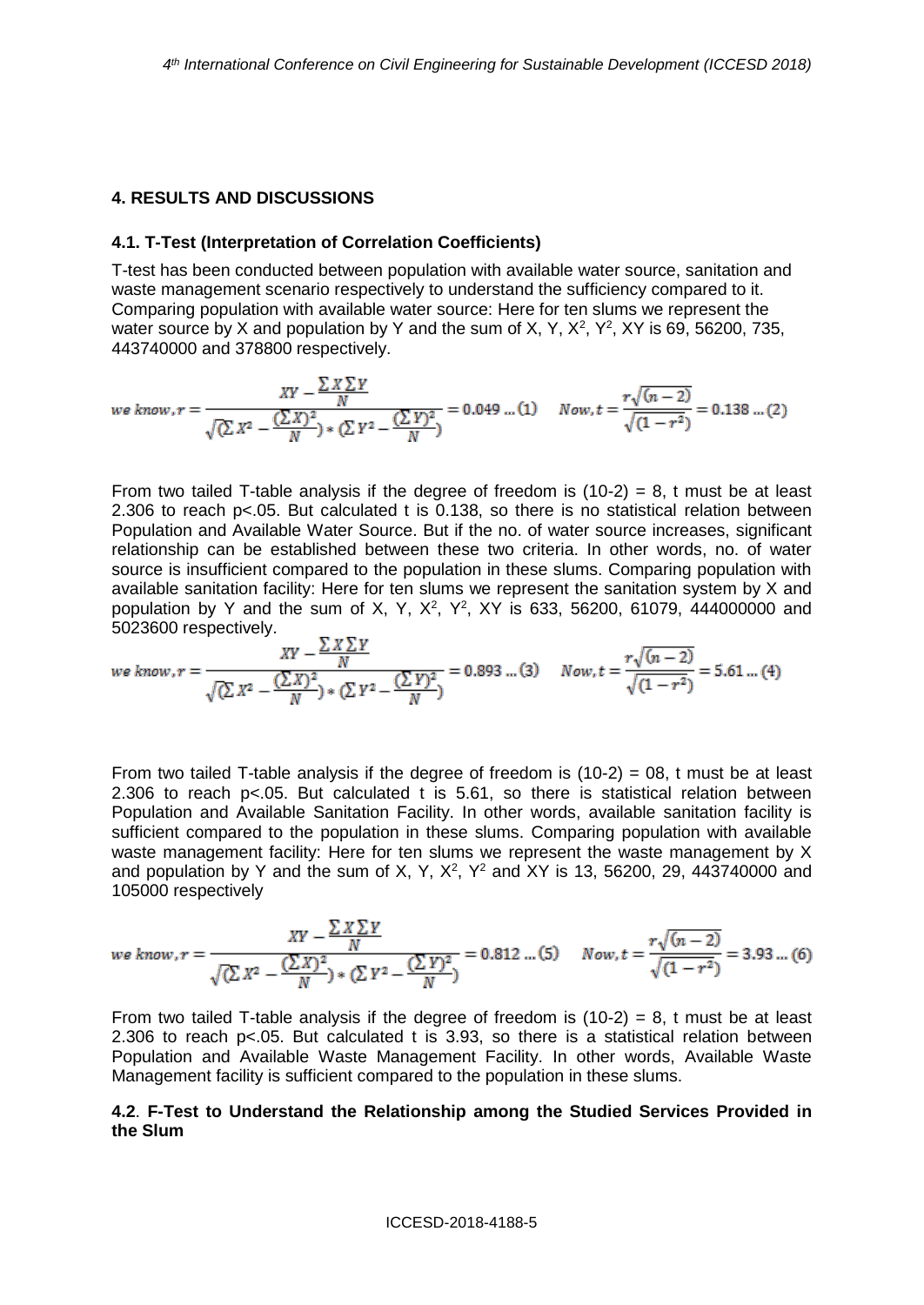Here for ten slums we represent the water supply X1, sanitation facilities X2 and waste management X3 and the sum of X1, X2, X3, X12, X22, X32 is 69, 633, 13, 735, 61079, 29 and the sum of n is 30 Grand Total (GT) =69+633+13=715

Correction factor  $(CF) = \frac{GT^2}{T} = \frac{715^2}{30} = 17040.83 ... (7)$ 

Total Sum of Squares, 
$$
SS_T = \sum (X_1^2 + X_2^2 + X_3^3) - CF
$$
  
=  $\left(\sum X_1^2 + \sum X_2^2 + \sum X_3^3\right) - CF$  ...(8)  
= 735 + 61079 + 29 - 17040.83 = 44802.17

Here,  $n_1 = 10$ ,  $n_2 = 10$ ,  $n_3 = 10$ , and  $K = 3$ 

Sum of Squares between samples  $SS_b = \left[\frac{(\sum X_1)^2}{n_1} + \frac{(\sum X_2)^2}{n_2} + \frac{(\sum X_3)^2}{n_3}\right] - CF$  ...(9)  $= 40561.9 - 17040.83 = 44802.17$ 

Sum of Squares within Samples  $SSw = SS_r - SS_b = 21281.1$  ... (10)

Total Degree of Fredom=n-1=30-1=29

Degree of Freedom between Samples =  $K - 1 = 3 - 1 = 2$ 

Degree of Freedom within Samples = n –K = 30 – 3 = 27<br>Mean of Sum of Squares between Samples  $MSSb = \frac{SSb}{k-1} = 11760.535...(11)$ Mean of Sum of Squares within Samples  $MSSw = \frac{SSw}{n-k} = 7882.263...(12)$  $F = \frac{MSSb}{MSSw} = 1.49$  ... (13)

From T-table ( $\alpha$  = .05) for degree of freedom df1=2 & df2=27, F ratio must be 3.35. But the calculated F value is less than that. So studied services in slums are not equally available. This means the facilities provided in these slums are not sufficient enough in each other's comparison. To lead a better life these services are yet to be improved. These facilities are related to each other to such an extent that improving one is not going to recover their situation. These facilities need improvement equally and at the same time too otherwise all the efforts will be in vain.

## **4.3 Z-Test (Test Significance of Difference Between Two Sample Proportions)**

Then,

$$
Z = \frac{P_1 - P_2}{\sqrt{[P(1 - P) * \left\{\frac{1}{n_1} + \frac{1}{n_2}\right\}]}} \quad \dots (14) \text{ Here, } P = \frac{n_1 P_1 + n_1 P_2}{n_1 + n_1} \dots (15)
$$

Hypothesis:  $\pi_1 = \pi_2$ ; no difference exists;

 $\pi_1 \neq \pi_2$ ; difference exists between samples.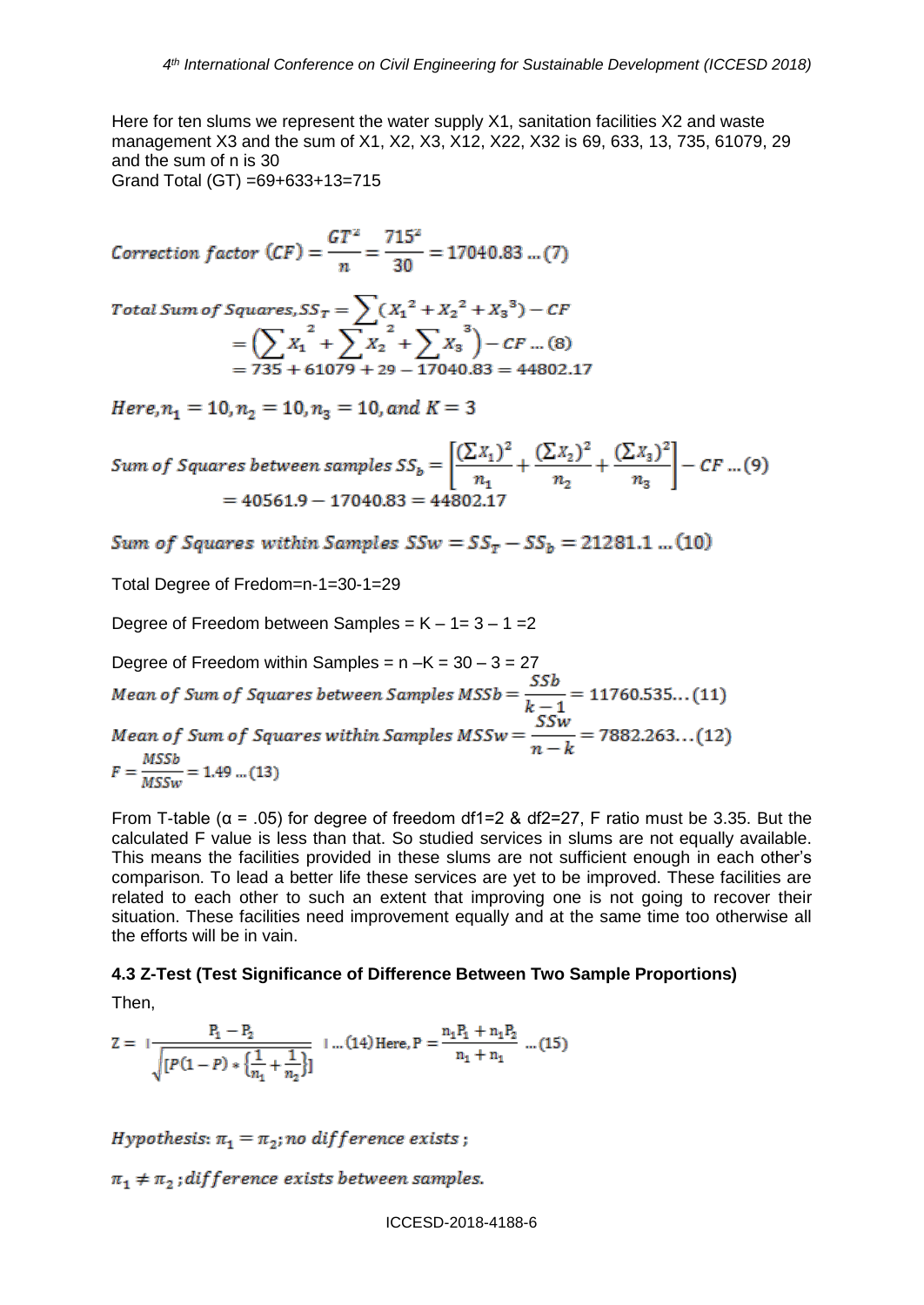Water Supply Scenario of Studied Slums with Respect to Balurmat colony: For example, In Rishipara slum, Population,  $N1 = 6000$  and No. of water source,  $X1 = 8$  In Kawnia Colony slum, Population, N2= 3200 and No. of water source, X2= 4

Here, 
$$
P_1 = \frac{X_1}{N_2} = \frac{7}{510} = .0013
$$
 and  $P_2 = \frac{X_2}{N_2} = \frac{11}{12000} = .00125$ ; Here,  $P = \frac{N_1 P_1 + N_2 P_2}{N_1 + N_2} = .00128$ 

$$
Z = \frac{P_1 - P_2}{\sqrt{[P(1 - P) * \left\{\frac{1}{n_1} + \frac{1}{n_2}\right\}]} } = .0638
$$

Table-1 : Water Supply Scenario of Studied Slums with Respect to Balurmat Colony.

| Name of Slum Population Water Source Ratio, P=X/N Total Ratio Z |      |   |         |         |        | Error 5% | Decision                    |
|-----------------------------------------------------------------|------|---|---------|---------|--------|----------|-----------------------------|
| Rishipara                                                       | 6000 | 8 | 0.0013  | 0.00128 | 0.0638 | 1.96     | Huge<br><b>Difference</b>   |
| Kawnia Colony                                                   | 3200 | 4 | 0.00125 |         |        |          | <b>Between</b><br>Two Slums |

## **5.CONCLUSION**

The Aim Of This Thesis Is To Determine The Overall Condition Of The Slums In Dhaka City Including Water Supply, Solid Waste Management, Sanitation System Etc. The Study Was Conducted By The Direct Interview Of Slum Dwellers And The Observation Of The Conditions Of Slums. The Study Shows That The Facilities Available In The Slums Are Not Sufficient For The Huge Number Of Slum Dwellers. Development Projects Should Be Implemented. Increasing Public Awareness Is Also Important. We Have To Include Some Recommendations That Can Be Applied For The Future Development Of The Slum. Out Of The Studied Slums, Condition Of Komlapur Bosti, Tejgaon Bosti, Bou Bazar And Kalunogor Are The Worst. So Far From Studied Survey, We Can See That The Value Of F Which Indicates The Relationship Among The Studied Services Provided In The Slums Is 1.49 Which Is Far Less Than The Standard Value That We Get From The F-Table. Also From The Z-Test We See That There Is Huge Difference Between Two Slums. So We Should Clearly Mention That Our Studied Slums Are Not Provided Sufficient Facilities. We Should Imply Safer And Healthier Water Source For The Domestic Uses Of The Slum Dwellers. Scattered Waste Is The Main Reason For The Sickness Of The Slum Dwellers, So We Should Stablish At Least 2-3 Nos Municipal Communal Bin In Every Slums. From Our Observation, Diyabari And Hazaribagh Slums Are Comparatively Good Condition Among The Ten Surveyed Slums. The Surrounding Of These Slums Is Quite Clean And Dwellers Are Provided Better Sanitation Facilities And Good Water Supplies From Wasa Or Shallow Tube Wells. Waste Management System Is Quite Good And Uniform In These Slums. Though People Are Not Fully Happy About Their Condition But The Condition Is Far Better Than Previous Slums.